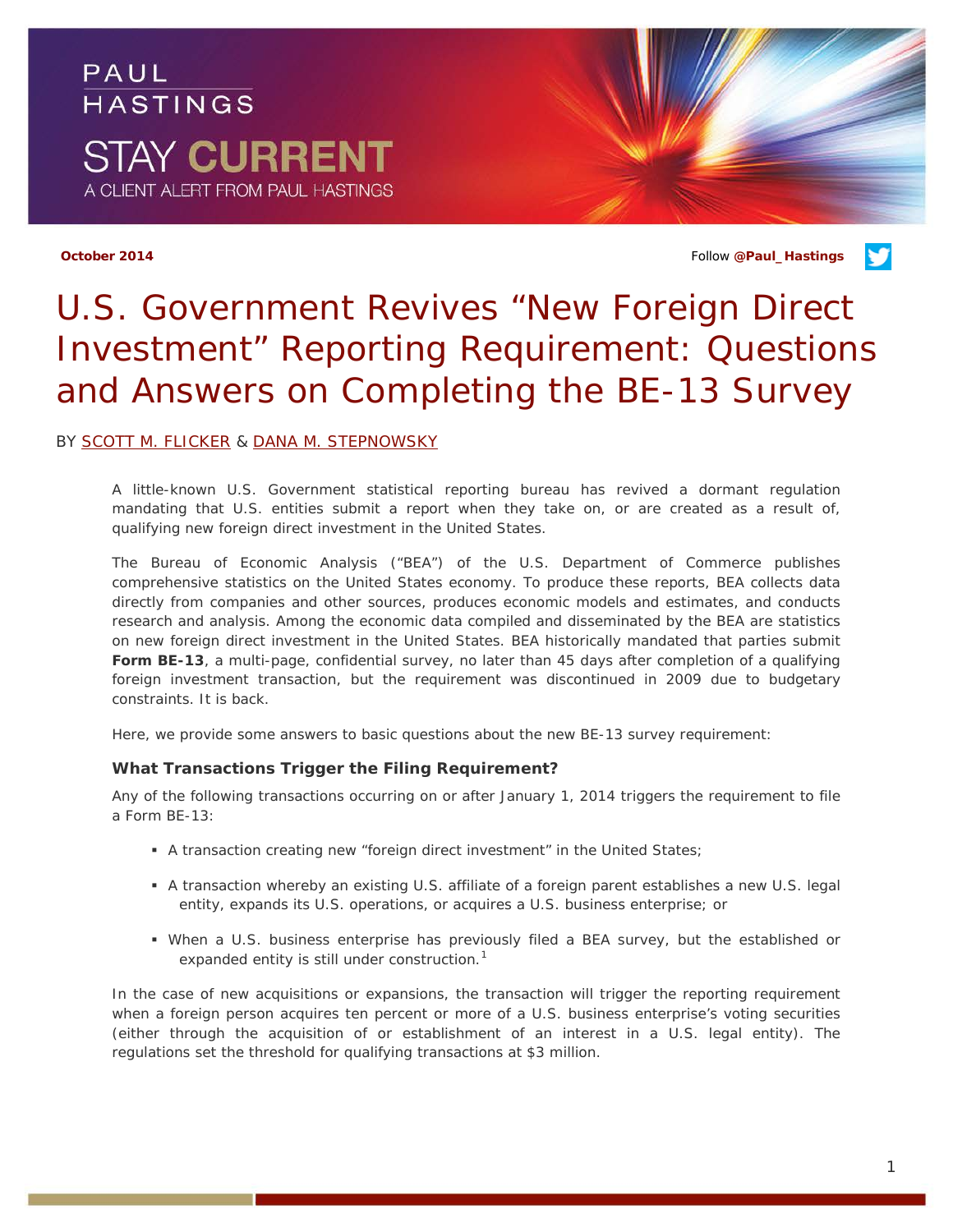#### **Who Must File a BE-13 Report?**

The report must be filed by the "ultimate U.S. parent" of the U.S. business that was created by, or expanded by, the qualifying transaction. The ultimate U.S. parent must report on a fully-consolidated basis for each U.S. business enterprise proceeding down the ownership chain in which it holds, directly or indirectly, more than 50 percent of the voting securities. (The "ultimate U.S. parent" is the entity in which the foreign person directly holds ten percent or more of the voting securities.) Collectively, the consolidated U.S. entities are referred to as the "U.S. affiliate." A separate report must be made for each foreign person that meets the ten percent ownership threshold.

The U.S. affiliate (not the foreign parent) must report information on any qualifying expansions, acquisitions, and establishments of U.S. business enterprises by foreign investors when the total cost of the acquisition or new investment is greater than \$3 million.

#### **What is "Foreign Direct Investment" for Purposes of the BE-13?**

Foreign direct investment means the ownership or control, directly or indirectly, by a foreign person of ten percent or more of the voting securities of an incorporated business enterprise or an equivalent interest in an unincorporated business enterprise. A "foreign person" is any person resident outside the United States or subject to the jurisdiction of a country other than the United States.

#### **Does "Foreign Direct Investment" Include Limited Partnership Interests?**

Limited partners are not considered direct investors when they do not have voting or governance rights. This type of investment is considered a *portfolio* investment as opposed to a *direct* investment and is thus not subject to the regulations. However, if a limited partner has additional contractual rights beyond those in a typical limited partnership, which result in a limited partner holding ten percent or more of the voting interest in the partnership, this will be treated as direct investment and may be subject to reporting. Importantly, each general partner in which a foreign parent has a ten percent or greater voting interest in a U.S. business enterprise is subject to these reporting requirements.

# **Does an Investment in Real Estate Trigger the Filing Requirement?**

U.S. real estate investments conducted for commercial purposes qualify as a U.S. business enterprise, which includes any organization, association, branch, or venture located in the United States or subject to United States jurisdiction that exists for profitmaking purposes or to otherwise secure economic advantage, *including ownership of any real estate*. [2](#page-3-1) Purchase of residential real estate that is held exclusively for personal use and not for profit making purposes will not trigger the BEA reporting requirements.

# **What if an Investment Does Not Meet the \$3 Million Reporting Threshold?**

A U.S. business enterprise that meets all the requirements for filing Form BE-13 except the \$3 million reporting threshold must still file a special **Form BE-13 "Claim for Not Filing."**

#### **When Must the Survey Form Be Filed?**

Form BE-13 must be filed within 45 days after the event triggering the reporting requirement occurs. However, BEA has not yet released its new survey forms. It expects to do so in November 2014, and U.S. businesses will have 45 days from the date of that release to make a filing. Although the new rule took effect on September 15, 2014, it applies to all transactions conducted on or after January 1,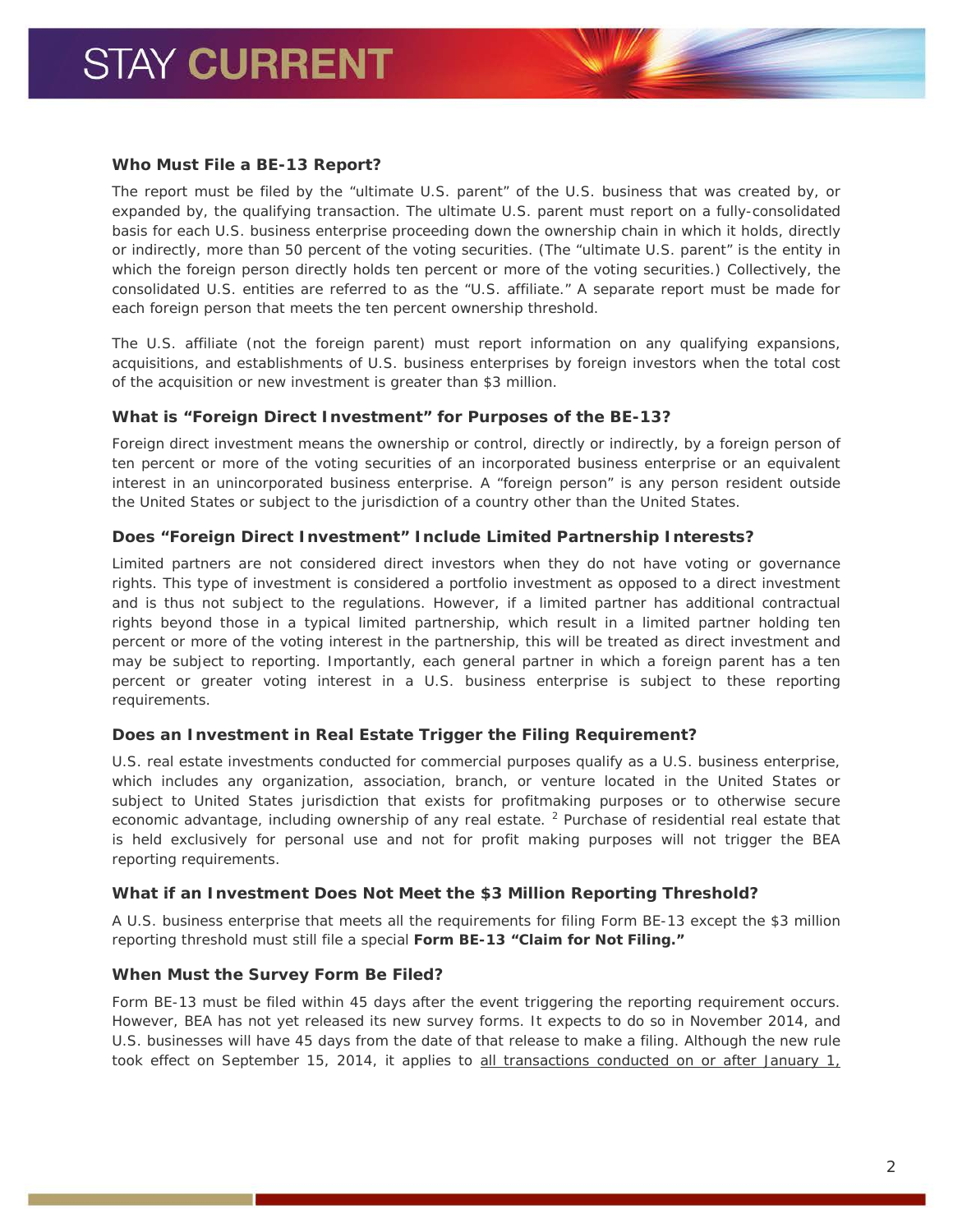2014, and thus all U.S. businesses that engaged in triggering events this year will be required to submit a survey.

# **What Information Must Be Submitted?**

Although the new forms have not yet been released, likely required information will include details identifying the U.S. affiliate, the foreign parent, and the ultimate beneficial owner (if the foreign parent is more than 50 percent owned by another person); information on whether the U.S. operation has or will have research and development activities; employment projections; and other financial, operational, and industry data for the U.S. affiliate.

# **Must the Identity of Upstream Foreign Owners Be Provided?**

Information regarding the identities of each foreign parent (owner of 10 percent of more of the voting interest) and the ultimate beneficial owner must be provided. The ultimate beneficial owner is the final person or entity proceeding up the ownership chain who is not itself more than 50 percent owned or controlled by another person or entity. Other foreign owners who do not meet the definition of a foreign parent or ultimate beneficial owner need not be separately identified.

# **Is the Information Submitted in the Filing Kept Confidential?**

Yes. By federal statute, reports to the BEA are confidential and are used only for analytical and statistical purposes. <sup>[3](#page-3-2)</sup> Unless the submitting business gives its prior written consent, the BEA must not present information contained in a report in a manner that allows it to be individually identified. Further, these reports cannot be used for purposes of taxation, investigation, or regulation.

# **Are There Any Continuing Obligations to File Updated Information?**

Separately from the initial filing requirement, the BEA regulations also impose quarterly, annual, and five-year benchmark filing requirements after the initial Form BE-13 is filed.<sup>[4](#page-3-3)</sup>

# **What if I Fail to or Refuse to File?**

Failure to supply the information required in the BE-13 carries both civil and criminal penalties. Specifically, a person who fails to file may face civil penalties of up to \$25,000 and BEA is authorized to seek injunctive relief compelling a response. Willful violations can carry criminal penalties of up to \$10,000 and, for individuals, imprisonment of up to one year, or both.

 $\Leftrightarrow$   $\Leftrightarrow$   $\Leftrightarrow$